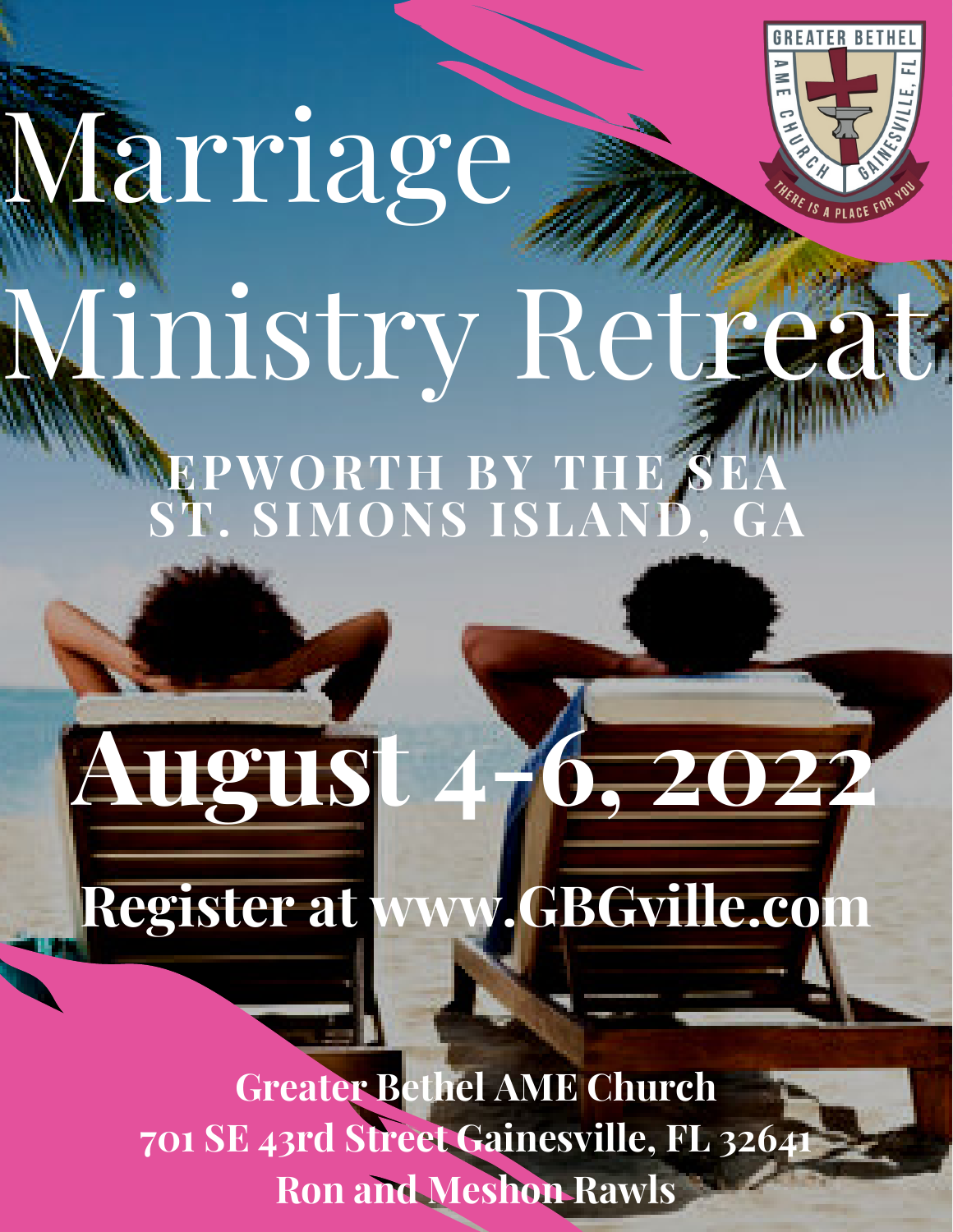

**WHAT:** Greater Bethel AME Church **WHERE**: Epworth By The Sea

# **TENTATIVE AGENDA**

**Thursday** Arrival Dinner Group Activity

# **Friday**

Breakfast Group Activity Lunch Couple's Choice: On-Site or Off-Site (suggestions will be provided) Dinner Group Activity

## **Saturday**

Breakfast Final Gathering Lunch Departure

**Marriage Ministry Retreat St. Simons Island, GA 31522 WHEN**: August 4 – August 6, 2022 **WEBSITE**: [www.epworthbythesea.org](http://www.epworthbythesea.org/)

# **RETREAT COSTS**

Includes a room for 2 nights, dinner (Thurs.), breakfast, lunch & dinner (Fri.) and breakfast & lunch (Sat.). We have reserved 3 rooms in **Pitts/Booth** and 15 rooms in **Turner Lodge**. The cost for each couple to stay in Pitts/Booth is \$425.00 and Turner Lodge is \$500.00.

To reserve a space, please complete the registration form and return it along with the non-refundable deposit of \$50 per person by April 1, 2022. **Total cost is due on or before June 30, 2022.** Payments towards the total cost can be made prior to the date that all funds are due. Cash or checks will be accepted. Checks should be made payable to Greater Bethel AME Church. All monies should be given to Mrs. Antoinette Nelson. Note: **Epworth will charge \$40 per person for cancellations after July 21, 2022**. Individual cancellations within 72 hours of arrival will result in forfeiture of entire per person charge.

August  $6^{th}$  by 1 pm. T **TRANSPORTATION**: The property is approximately 2 1/2 hours away from Greater Bethel. We will provide transportation and encourage couples to ride the bus. **The bus will depart from Greater Bethel on Thursday August 4th @ 1 pm and depart from St. Simons, GA on Saturday**